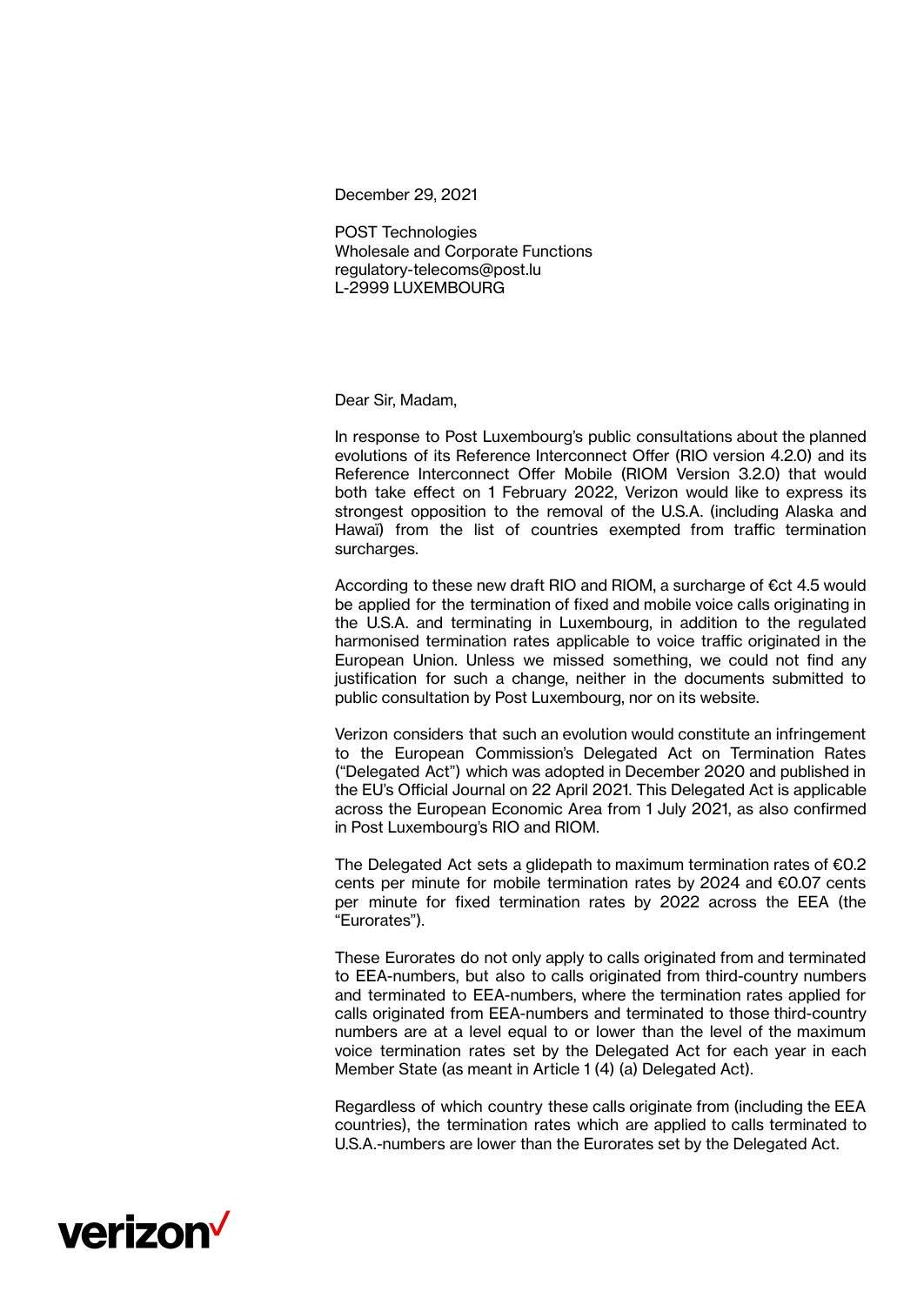In this context it is essential to compare the "bare" termination rates and to eliminate any extra transport or transit cost. The U.S.A. termination rates are the "bare" termination rates that do not include any transport or transit rates which could be added to them depending on the level of interconnection and in case of transit. The same applies to the Eurorates, which are also the "bare" termination rates, without any transport or transit charges added to them. Otherwise one would compare apples with pears.

This is evidenced by the following information which is verifiable by Post Luxembourg:

- FCC rules (Bill-and-Keep)
	- [Part](https://www.ecfr.gov/cgi-bin/text-idx?SID=29584025f9de124fe510d313ea4dd265&mc=true&tpl=/ecfrbrowse/Title47/47cfr51_main_02.tpl) 51 rules, especially, [Subpart](https://www.ecfr.gov/cgi-bin/text-idx?SID=29584025f9de124fe510d313ea4dd265&mc=true&node=sp47.3.51.j&rgn=div6) H & Subpart J, establish "bill-and-keep" as the default methodology for traffic between and among service providers.
		- [Bill-and-keep](https://www.ecfr.gov/cgi-bin/text-idx?SID=29584025f9de124fe510d313ea4dd265&mc=true&node=se47.3.51_1713&rgn=div8) arrangements are those in which carriers exchanging telecommunications traffic do not charge each other for specific transport and/or termination functions or services.
	- These rules apply to all voice traffic terminating on U.S. carrier networks, including "local" traffic (under Subpart H) and non-local "access" traffic (under Subpart J and relate[d](https://www.ecfr.gov/cgi-bin/text-idx?SID=29584025f9de124fe510d313ea4dd265&mc=true&tpl=/ecfrbrowse/Title47/47cfr69_main_02.tpl) [Part](https://www.ecfr.gov/cgi-bin/text-idx?SID=29584025f9de124fe510d313ea4dd265&mc=true&tpl=/ecfrbrowse/Title47/47cfr69_main_02.tpl) 69 rules), that expressly includes foreign call traffic.
	- The FCC expressly included US wireless providers in the transition to bill-and-keep (which actually was always the dominant form of traffic exchange for wireless providers in the US, even before the FCC's 2011 reforms). See FCC [11-161,](https://docs.fcc.gov/public/attachments/FCC-11-161A1.pdf) para. 737, para. 806 and footnote 1498.
	- Verizon completed the transition to full "bill-and-keep" rules on July 1, 2018.
- Verizon's tariffs
	- Verizon's tariffed rates reflect the FCC's regulations for "bill-and-keep" zero termination rates (these apply to both domestic interstate and foreign traffic), and Verizon also applies bill-and-keep zero termination rates on calls to its mobile numbers in the U.S. regardless of their originating countries
	- Full tariffs (see the relevant links: Bell [Atlantic,](http://tariffs.verizon.com/Sections.aspx?docnum=FCCIEA1&type=T&sch=N&se=Y&att=N&typename=IT&tims_Status=E&entity=I*) [NYNEX,](http://tariffs.verizon.com/Sections.aspx?docnum=FCCIEA11&type=T&sch=N&se=Y&att=N&typename=IT&tims_Status=E&entity=I*) [GTE\)](http://tariffs.verizon.com/Sections.aspx?docnum=FCCICA16&type=T&sch=N&se=Y&att=N&typename=IT&tims_Status=E&entity=I*)
	- Examples of zero termination charge:
		- see section 6.9.2 of Bell [Atlantic](http://tariffs.verizon.com/PDFViewer.aspx?doc=283709) tariff (page 6-364) (end office local switching termination rates of \$ .000000)
		- see section 6.9.1 of Bell [Atlantic](http://tariffs.verizon.com/PDFViewer.aspx?doc=283709) tariff (page 6-329) (tandem switched transport rates of \$ .000000 for termination to Verizon end offices)
	- Example of application to both U.S. interstate and foreign traffic, see definitions in section 2.6 of Bell [Atlantic](http://tariffs.verizon.com/PDFViewer.aspx?doc=281238) tariff (starting on page 2-56)